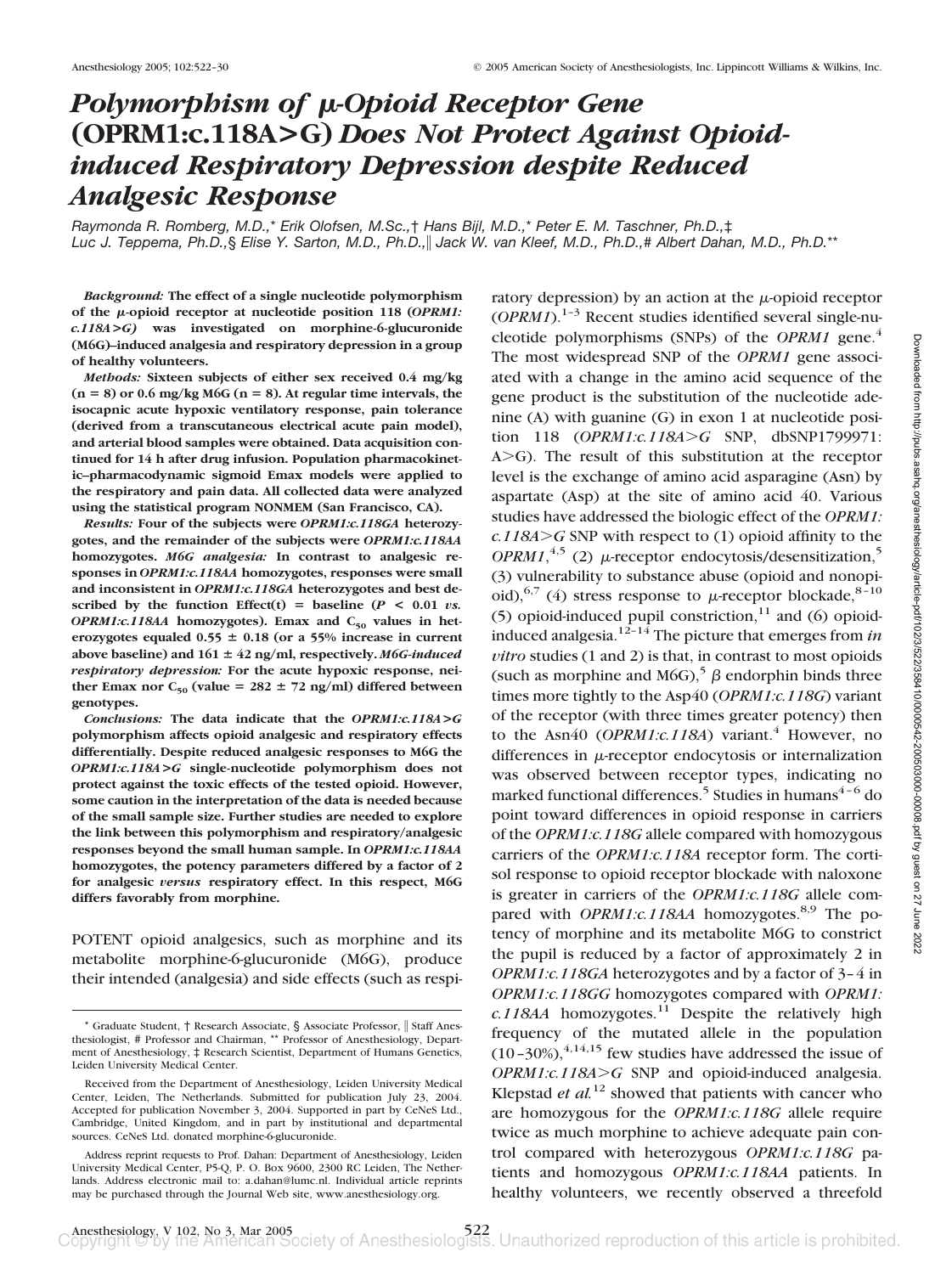reduction in M6G analgesic potency in *OPRM1:c.118GA* heterozygotes compared with *OPRM1:c.118AA* homozygotes.<sup>14</sup> Interestingly, the *OPRM1:c.118A* $>$ *G* polymorphism has not been studied in relation to one of the most important side effect of opioids, respiratory depression. This is of importance because anecdotal data suggest that the *OPRM1:c.118G* allele protects against opioid toxicity.16,17 In this study, we assessed the analgesic and respiratory effects of M6G in 16 healthy volunteers. We chose to test M6G in this study because we already have evidence for a reduced M6G-induced analgesic response in *OPRM1:c.118GA* heterozygotes.<sup>14</sup>

Note that we use the official SNP notation for the *OPRM1* SNP at nucleotide position 118: *OPRM1: c.118AG*, with alleles *OPRM1:c.118A* and *OPRM1: c.118G*.†† Homozygotes are noted as *OPRM1:c.118AA* or *OPRM1:c.118GG*; heterozygotes are noted as *OPRM1:c.118GA*. At the protein level, phenotypes are *OPRM1:p.40Asn* for *OPRM1:c.118AA* homozygotes and *OPRM1:p.40Asp* and *OPRM1:p.40Asn* for *OPRM1: c.118GA* heterozygotes.

# **Materials and Methods**

## *Study Design*

Sixteen healthy volunteers (eight men, eight women; aged 18–30 yr) participated in the protocol after approval was obtained from the local human ethics committee (Commissie Medische Ethiek, Leiden, The Netherlands). Oral and written consent was obtained from all volunteers. None of the subjects had a history of illicit drug use; all women were taking oral contraceptives. The subjects were asked to have a normal night of sleep and not to eat or drink for at least 6 h before the study. During the studies, the subjects were allowed to drink water and to eat a light meal.

After arrival in the research unit, electrocardiographic electrodes were placed and an arterial line (for blood sampling) inserted in the left or right radial artery during local anesthesia. In the contralateral arm, an intravenous line was inserted for drug infusion.

### *Morphine-6-glucuronide*

The subjects were grouped randomly into four groups, receiving (1) 0.4 mg/kg M6G at 09:00 h, (2) 0.6 mg/kg M6G at 09:00 h, (3) 0.4 mg/kg M6G at 18:00 h, and (4) 0.6 mg/kg at 18:00 h. M6G was donated by CeNeS Ltd. (Cambridge, United Kingdom). The local pharmacy performed randomization and prepared the syringes on the day before the experiment. M6G (dissolved in 5 ml normal saline) was infused intravenously over 90 s. Before and after M6G infusion, we obtained analgesic and respiratory responses. These measurements continued

for 14 h after the M6G infusion at regular intervals, with the exception of the sleep period in groups 3 and 4 (from approximately  $24:00$  to  $07:00$  h). This design enabled us to obtain measurements evenly spread out over the 14-h time period without the need to wake up subjects during their sleep period.

## *Blood Sampling*

Blood sampling took place at times  $t = -10, 2, 5, 10,$ 15, 20, 25, 50, 80, 90, 100, 105, 150, 200, 210, and 240 min and every next hour until 12 h after the bolus infusion. In instances where blood sampling coincided with pain assessment, the pain test preceded the sampling. Plasma was separated within 15 min after blood collection and centrifuged for 10 min at  $3,500 \text{ min}^{-1}$ . Plasma samples were immediately stored at  $-25^{\circ}$ C until analysis. Plasma M6G concentrations were determined with liquid chromatography tandem mass spectrometry. The lower limits of quantification were set at 2.0 ng/ml. The coefficient of variation varied from 4 to 8% over the calibration range of 2–10.000 ng/ml.

## *Acute Pain Model*

Acute pain was induced by an electrical current through two surface electrodes (Red Dot; 3M, Neuss, Germany) placed on the skin overlaying the tibial bone (shin bone) of the left leg. The electrodes were attached to a computer-interfaced current stimulator, which was locally designed and constructed. This pain model has been validated previously.<sup>14</sup> The intensity of the noxious stimulation was increased from 0 mA in steps of 0.5 mA/s with a pulse duration of  $0.2$  ms at  $10$  Hz (cutoff  $=$ 128 mA). The subjects were instructed to press a button on a control box when no further increase in stimulus intensity was acceptable (*i.e.*, pain tolerance). When the subjects pressed the button, the stimulus train ended, and the current was collected and stored on the hard disc of a computer for further analysis. Before drug infusion, the subjects were trained on both sessions for approximately 1 h during which several stimulus trains were applied. These data were discarded. After a subsequent resting period, baseline tolerance was assessed in triplicate. The intensity of antinociceptive measurements was every 10 min during the first 4 h and every 30 min afterward until the 14 h time point was reached. No measurements were made from 23:00 to 07:00 h.

## *Respiratory Measurements*

End-tidal gas forcing and data acquisition were performed using the dynamic end-tidal forcing technique (see Dahan *et al.*<sup>18</sup> for an explanation of the technique). In brief, a personal computer provided control signals to a set of mass-flow controllers (Bronkhorts, Veenendaal, The Netherlands) so that the composition of the inspired gas mixtures could be adjusted to force end-tidal oxygen and carbon dioxide concentrations to follow a specified

<sup>††</sup> See also Human Genome Variation Society for nomenclature guidelines. Available at: www.hgvs.org. Accessed November 3, 2004.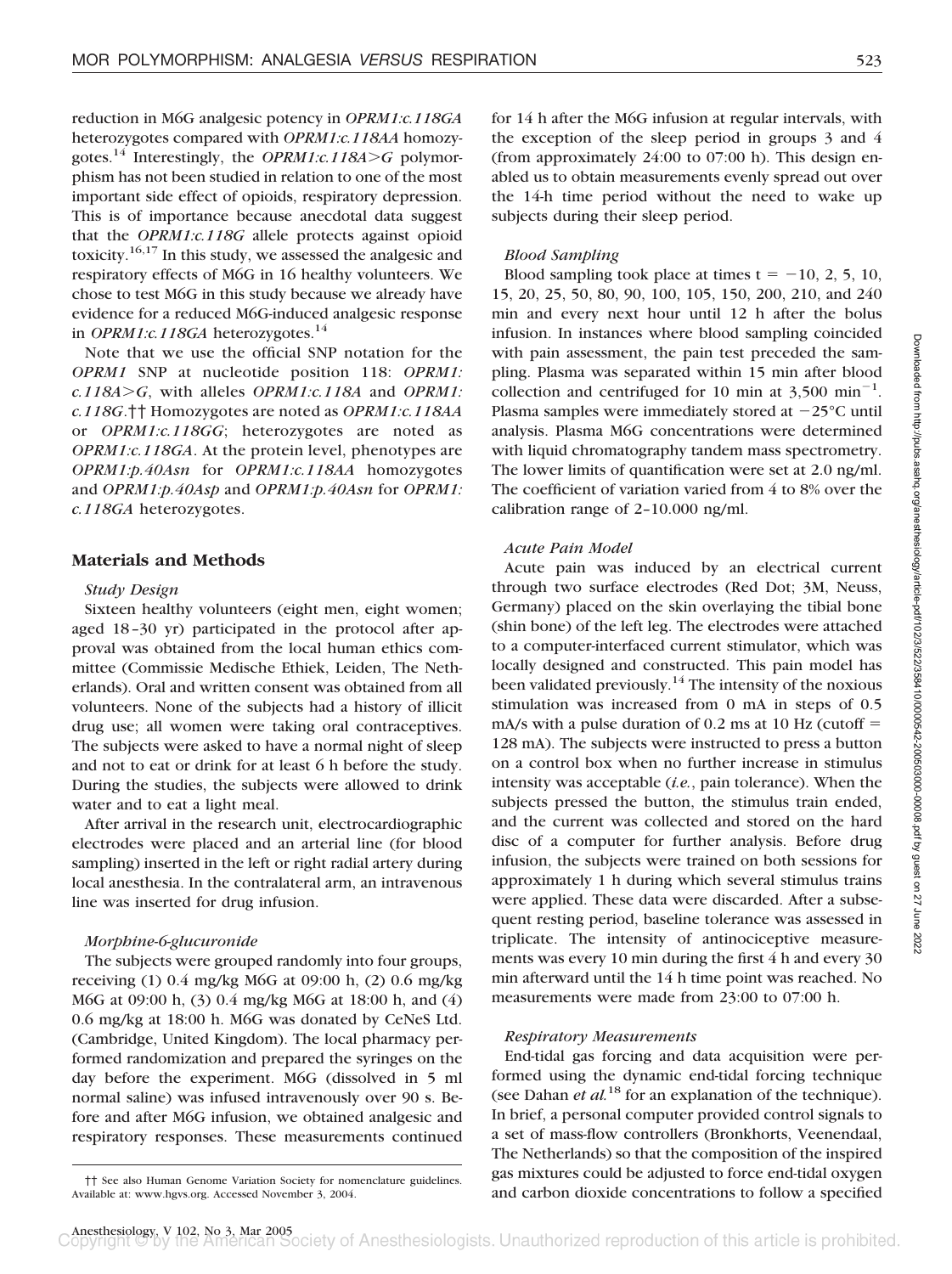pattern in time, independent of the ventilatory response. The inspired and expired oxygen and carbon dioxide concentrations and the arterial hemoglobin–oxygen saturation were measured with a Datex Multicap gas monitor (near the mouth) and Datex Satellite Plus pulse oximeter, respectively (Datex-Engstrom, Helsinki, Finland). End-tidal concentrations of oxygen and carbon dioxide, inspired minute ventilation  $(V_i)$ , and oxygen saturation were collected and stored on disc for further analysis.

In this study, we performed steps from normoxia (endtidal oxygen tension 110 mmHg for 8 min, end-tidal  $carbon dioxide tension = 50 mmHg) into hypoxia (end$ tidal oxygen tension  $= 45$  mmHg—values reached within four to six breaths, duration of hypoxia  $=$  3 min, end-tidal carbon dioxide tension  $= 50$  mmHg). Before drug infusion, control or baseline hypoxic responses were obtained. Next, the drugs were infused. Breathing responses were initially obtained at 30-min intervals (at  $t = 30$  and 60 min after the bolus drug infusion) followed by 60-min intervals until the end of the study (no studies performed from 23:00 to 07:00 h).

The breath-to-breath data of the last 10 breaths of normoxia (Vi(normoxia) and the last 10 breaths of hypoxia (Vi(hypoxia) were averaged. Because the relation between ventilation and arterial oxygen saturation is linear, we calculated the difference between the hypoxic and normoxic minute ventilation and the oxygen saturation measured by pulse oximetry  $(Spo<sub>2</sub>)$  data points and expressed the acute hypoxic ventilatory response (AHR) or sensitivity as follows:

$$
AHR = \frac{Vi(hypoxia) - Vi(normoxia)}{Spo2(normoxia) - Spo2(hypoxia)}
$$
 (1)

(units L/min per % desaturation).

## *Genotyping*

We used two primers to amplify part of exon 1 of the *OPRM1* gene containing the *OPRM1:c.118A* $>$ G SNP (NM\_000914.1:c.118A $\geq$ G, dbSNP1799971:A $\geq$ G): primer Oprm1F (5'-GGTCAACTTGTCCCACTTAGATCGC-3') with a single nucleotide substitution (underlined in sequence), which creates a restriction site for the enzyme *Bst*UI when the G118 allele is present and Oprm1R (5'-AATCACATA-CATGACCAGGAAGTTT-3'). Polymerase chain reaction was performed on 100 ng genomic DNA isolated from blood samples in a total volume of  $25 \mu l$  at a final concentration of 10 mm Tris-HCl (pH 8.8), 75 mm KCl, 1.5 mm MgCl<sub>2</sub>, 100  $\mu$ m each dNTP, and 0.025 U/ $\mu$ l E-*Taq* polymerase (Eurogentec, Liège, Belgium) in the presence of 7.5 pmol of primers. Denaturation was 3 min at 94°C, followed by 38 cycles of amplification with denaturation for 30 s at 94°C, annealing for 1 min at 62°C, and extension for 1 min at 72°C, with a final extension for 10 min. A  $20-\mu l$  polymerase chain reaction sample was

Detection of A118G SNP in µ-opioid receptor gene (OPRM1)



Fig. 1.  $(A)$  Detection of the  $\mu$ -opioid receptor gene *OPRM1*: *c.118A***>***G* **single-nucleotide polymorphism (SNP) in two subjects by restriction-length polymorphism analysis. After amplification of part of** *OPRM1* **exon 1 using modified primer Oprm1F, the polymerase chain reaction products were digested with the restriction enzyme** *Bst***UI to detect the** *OPRM1: c.118A***>***G* **SNP. The** *OPRM1:c.115G***>***C* **substitution generated by primer Oprm1F in combination with the** *OPRM1:c.118A***>***G* **SNP creates an extra** *Bst***UI site within the 193-base pair (bp) polymerase chain reaction product, resulting in fragments of 24 and 169 bp after restriction digestion (***left***). (***B***) The 193-bp polymerase chain reaction product containing** *OPRM1:c.118A* **is not cut. Subject 2 is an** *OPRM1:c.118GA* **heterozygote as indicated by the presence of 193-bp and 169-bp bands. Subject 3 is an** *OPRM1:*  $c.118AA$  homozygote (193-bp band only, right).  $M =$  marker.  $(C)$ **Confirmation of the presence of the** *OPRM1:c.118A***>***G* **SNP by direct sequence analysis. Subject 2 is an** *OPRM1:c.118GA* **heterozygote, whereas subject 3 is an** *OPRM1:c.118AA* **homozygote. The position of the G116C substitution generated by primer Oprm1F to create the** *Bst***UI restriction site on the** *OPRM1: c.118G* **allele is indicated by an** *asterisk***.**

analyzed on a 2% agarose gel. Amplified OPRM1 products were digested with the restriction enzyme *Bst*UI (New England Biolabs, Beverly, MA) according to the recommendation of the manufacturer. Each sample was analyzed on a 2% agarose gel, stained with ethidium bromide, and visualized by an ultraviolet transilluminator. To confirm the results from the restriction fragment length polymorphism analysis, amplified OPRM1 products were purified by use of the Qiaquick polymerase chain reaction purification kit (Qiagen, Valencia, CA) and sequenced on an ABI 377 sequencer using the same primers and the Big Dye Terminator cycle sequencing kit (Perkin Elmer, Shelton, CT) (see also figure 1).

*Pharmacokinetic–Pharmacodynamic Data Analysis* The pharmacokinetic–pharmacodynamic analysis was performed with NONMEM version V, level 1.1 (a data analysis program for nonlinear mixed effects modeling; San Francisco, CA) using a population approach.<sup>19</sup> First,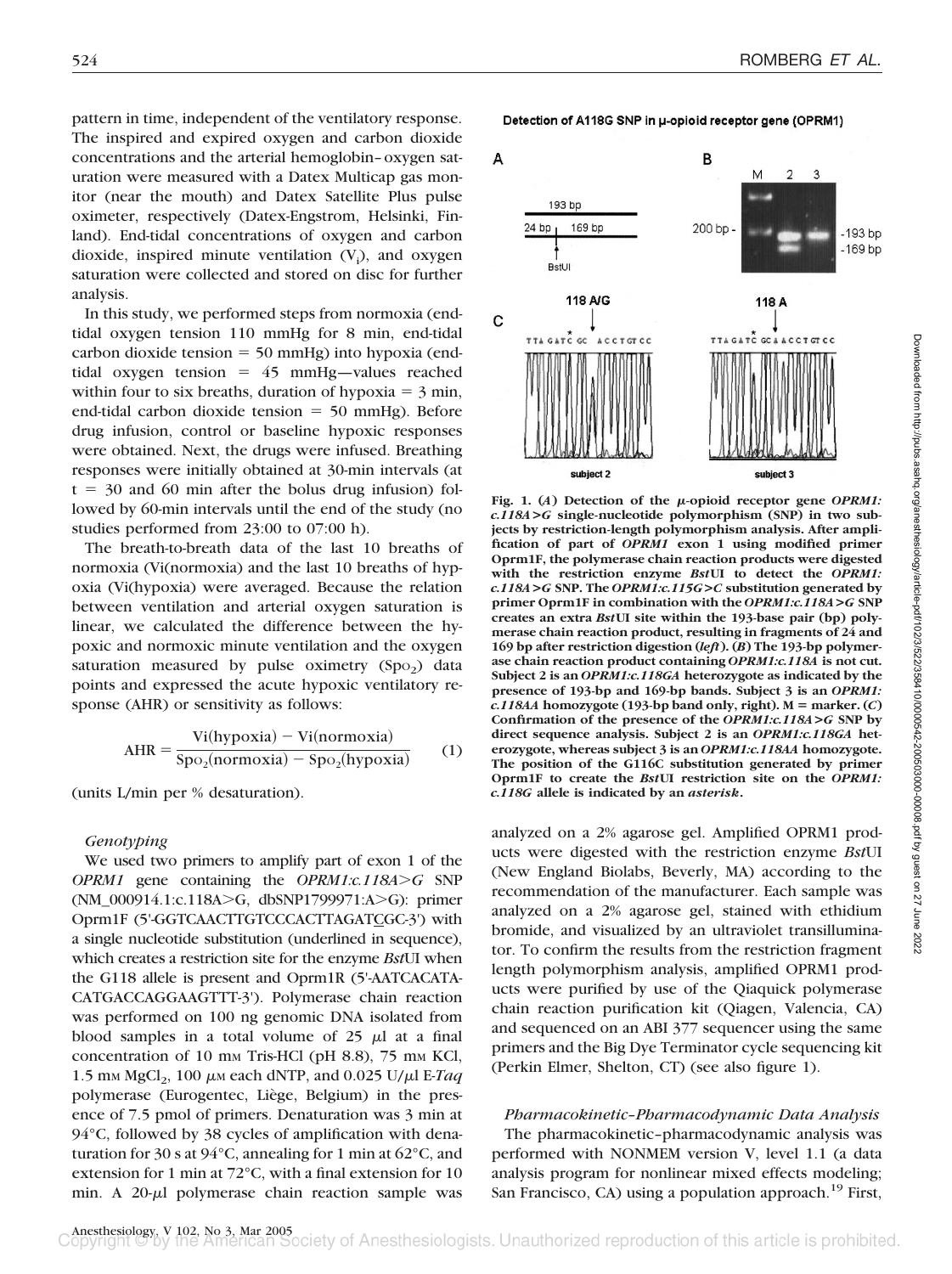a pharmacokinetic analysis was performed. Two-and three compartment models were fitted to the data. Next, the pharmacodynamic analysis was performed on the analgesic and respiratory data with fixed individual pharmacokinetic parameters.

To eliminate a possible hysteresis between opioid plasma concentrations, as described by the pharmacokinetic model, and analgesic effect, an effect compartment was postulated. This effect compartment equilibrates with the plasma compartment with a time constant  $t_{1/2}k_{e0}$ (blood–effect site equilibration half-life).

#### *Respiration*

Acute hypoxic responses were analyzed using the following inhibitory sigmoid Emax model:

$$
AHR(t) = AHR_0 \cdot \left[1 - \text{Emax} \cdot \frac{(Ce(t)/C_{50})^{\gamma}}{1 + (Ce(t)/C_{50})^{\gamma}}\right],
$$
 (2)

where AHR(t) is AHR at time t,  $AHR_0$  is baseline (= predrug) AHR, Ce(t) is the effect site concentration at time t,  $C_{50}$  is the effect site or steady state concentration causing a 50% depression of AHR, Emax is the maximum possible effect, and  $\gamma$  is a dimensionless shape parameter.

#### *Analgesia*

We assume that M6G attenuates the response to the applied noxious stimuli by inhibition of signal propagation or central signal processing or both. As a consequence, stronger stimuli are needed before a subject presses the pain tolerance button. The attenuation (A) was described by an inhibitory sigmoid Emax model<sup>20</sup>

$$
A(t) = 1 - Emax \cdot \left[ \frac{(Ce(t)/AC_{50})^{\gamma}}{1 + (Ce(t)/AC_{50})^{\gamma}} \right],
$$
 (3)

where Emax is the maximum attenuation and  $AC_{50}$  is the effect site concentration causing 50% of the maximal attenuation effect. Because a response of the subject occurs when his or her pain sensation exceeds the response threshold (for pain tolerance), we may rewrite this as

$$
Current(t) = BLN \cdot \frac{1}{A(t)},
$$
\n(4)

where BLN is baseline  $(=$  predrug) current.

Likelihood ratio tests were performed to determine whether  $\gamma$  and Emax equaled 1. The interindividual variability of each model parameter was assumed to be log-normally distributed and was characterized by percent coefficient of variation. The improvement of the model fit by inclusion of covariates (time of infusion, sex, and genotype) was tested using the likelihood ratio criterion. Separate analyses were performed on pain tolerance, Vi(normoxia), and AHR. *P* values less than 0.01 were considered significant (*e.g.*, a decrease of

6.63 in the NONMEM objective function). Values are reported as population value (median)  $\pm$  SE.

# **Results**

The mean age of the subjects was 21.5 yr (range, 19–23 yr), and the mean weight was 71.1 kg (range, 55–91 kg). The sexes were evenly spread over the two M6G doses. All 16 subjects completed the protocol without major side effects. Nausea or vomiting did not occur.

We observed the *OPRM1:c.118G* allele with a frequency of 12.5%. Four of the subjects were heterozygous for the *OPRM1:c.118G* allele (genotype: *OPRM1: c.118GA*; on protein level: *OPRM1:p.40Asp* + *OPRM1: p.40Asn*), the remaining subjects were all homozygous for the *OPRM1:c.118A* allele (genotype: *OPRM1: c.118AA*; on protein level: *OPRM1:p.40Asn*). Examples of analgesic and hypoxic responses of homozygous *OPRM1:c.118AA* and heterozygous *OPRM1:c.118GA* individuals are given in figure 2. It illustrates the general observation that M6G produces consistent analgesic and respiratory responses in homozygous *OPRM1:c.118AA* individuals. *OPRM1:c.118GA* subjects showed M6G-induced respiratory depression, just like the *OPRM1: c.118AA* subjects, however, coinciding with small and inconsistent analgesic responses.

# *M6G-induced Analgesia in* OPRM1:c.118GA versus OPRM1:c.118AA *Subjects*

Analysis of the data of the 16 subjects indicated an improvement in data fits (at the  $P \leq 0.01$  level) when genotype (but not time of infusion or sex) was included as a covariate. However, we were unable to obtain a reliable estimate of the potency of M6G in the four *OPRM1:c.118GA* subjects (because of their small and inconsistent responses). The *OPRM1:c.118GA* analgesic data were best described by the function Effect(t) = baseline. In contrast, *OPRM1:c.118AA* subjects increased their current tolerance by 55% above baseline. The parameter estimates of the NONMEM analysis are given in table 1. In figure 3, some examples of the data fits in *OPRM1:c.118AA* and *OPRM1:c.118GA* subjects are given.

## *M6G-induced Respiratory Depression in* OPRM1: c.118GA versus OPRM1:c.118AA *Subjects*

All subjects showed respiratory depression in response to M6G infusion. To get an indication of the response of *OPRM1:c.118GA* subjects relative to the *OPRM1: c.118AA* subjects, we plotted the individual responses of the *OPRM1:c.118GA* subjects against the mean *OPRM1:*  $c.118A$ A responses  $\pm$  95% confidence intervals for the 0.4 and 0.6 mg/kg M6G groups in figure 4. Apart from showing a dose-dependent effect of M6G on the AHR, it shows that M6G produces respiratory depression in both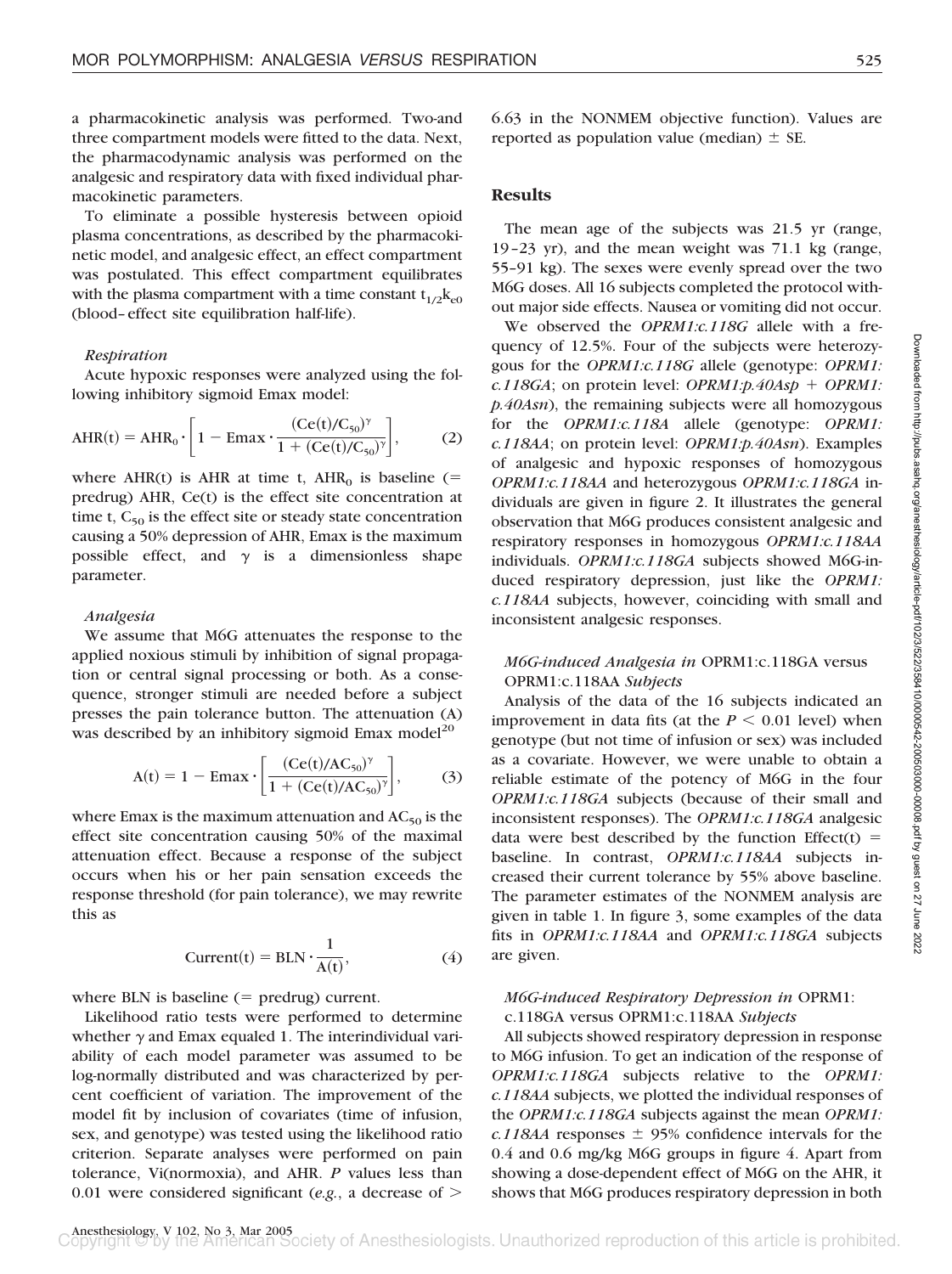

**Fig. 2. Analgesic** *versus* **respiratory responses. Influence of morphine-6-glucuronide (M6G) on pain tolerance and the ventilatory response to acute hypoxia (AHR) in two** *OPRM1:c.118AA* **homozygotes (118AA;** *A* **and** *B***) and** *OPRM1:c.118GA* **heterozygotes (118GA;** *C* **and** *D***). In contrast to the respiratory responses, analgesic responses differed between genotypes, with small and inconsistent analgesic response in carriers of the** *OPRM1:c.118GA* **allele.**

genotypes, with little difference in time course or magnitude of effect. The results of the population pharmacodynamic analysis indicate that inclusion of covariates time of infusion, sex, and genotype did not improve the model fits. The pharmacodynamic parameter values are given in table 1. Emax did not differ from 1, indicating that  $AHR = 0$  was the maximum effect. In figure 5, we

give some examples of the data fits in *OPRM1:c.118AA* and *OPRM1:c.118GA* subjects.

## *M6G Pharmacokinetics*

The observed differences in analgesic effect between genotypes were unrelated to differences in the pharmacokinetics of M6G. Plasma concentrations did not differ

**Table 1. Population Analysis of the Influence of Morphine-6-glucuronide on Analgesia and AHR in Homozygous Carriers of the** *OPRM1:c.118A* **Allele and Heterozygous Carriers of the** *OPRM1:c.118G* **Allele**

|                                      | Analgesia     |               | AHR                                                    |               |  |
|--------------------------------------|---------------|---------------|--------------------------------------------------------|---------------|--|
|                                      | OPRM1:c.118AA | OPRM1:c.118GA | OPRM1:c.118AA                                          | OPRM1:c.118GA |  |
| <b>Baseline</b>                      |               |               |                                                        |               |  |
| Value                                | 14.5 mA       |               | 1.13 $\cdot$ min <sup>-1</sup> $\cdot$ % <sup>-1</sup> |               |  |
| SE                                   | 1.7           |               | 0.12                                                   |               |  |
| %CV                                  | 38            |               | 36                                                     |               |  |
| AC <sub>50</sub> or $C_{50}$ , ng/ml |               |               |                                                        |               |  |
| Value                                | 161           |               | 282                                                    |               |  |
| SE                                   | 42            |               |                                                        | 75            |  |
| %CV                                  | $\star$       |               | 48                                                     |               |  |
| Emax†                                |               |               |                                                        |               |  |
| Value                                | 0.55          |               |                                                        |               |  |
| SE                                   | 0.18          |               |                                                        |               |  |
| %CV                                  | 101           |               |                                                        |               |  |
| $t_{1/2}$ $k_{e0}$ , h               |               |               |                                                        |               |  |
| Value                                | 7.8           |               | 5.1                                                    |               |  |
| SE                                   | 11.9          |               | 1.3                                                    |               |  |
| %CV                                  | 204           |               | $^\star$                                               |               |  |
| $\gamma$                             |               |               |                                                        |               |  |
| Value                                |               |               | 1                                                      |               |  |
| SE                                   |               |               |                                                        |               |  |
| %CV                                  |               |               |                                                        |               |  |

AC<sub>50</sub> and C<sub>50</sub> = potency parameters; AHR = acute hypoxic response; %CV = percent coefficient of variation or between-subject variability; Emax = maximal effect;  $\gamma$  = a dimensionless shape parameter;  $t_{1/2}k_{e0}$  = blood-effect site equilibration half-life.

\* Not included in statistical model. † Proportion of baseline.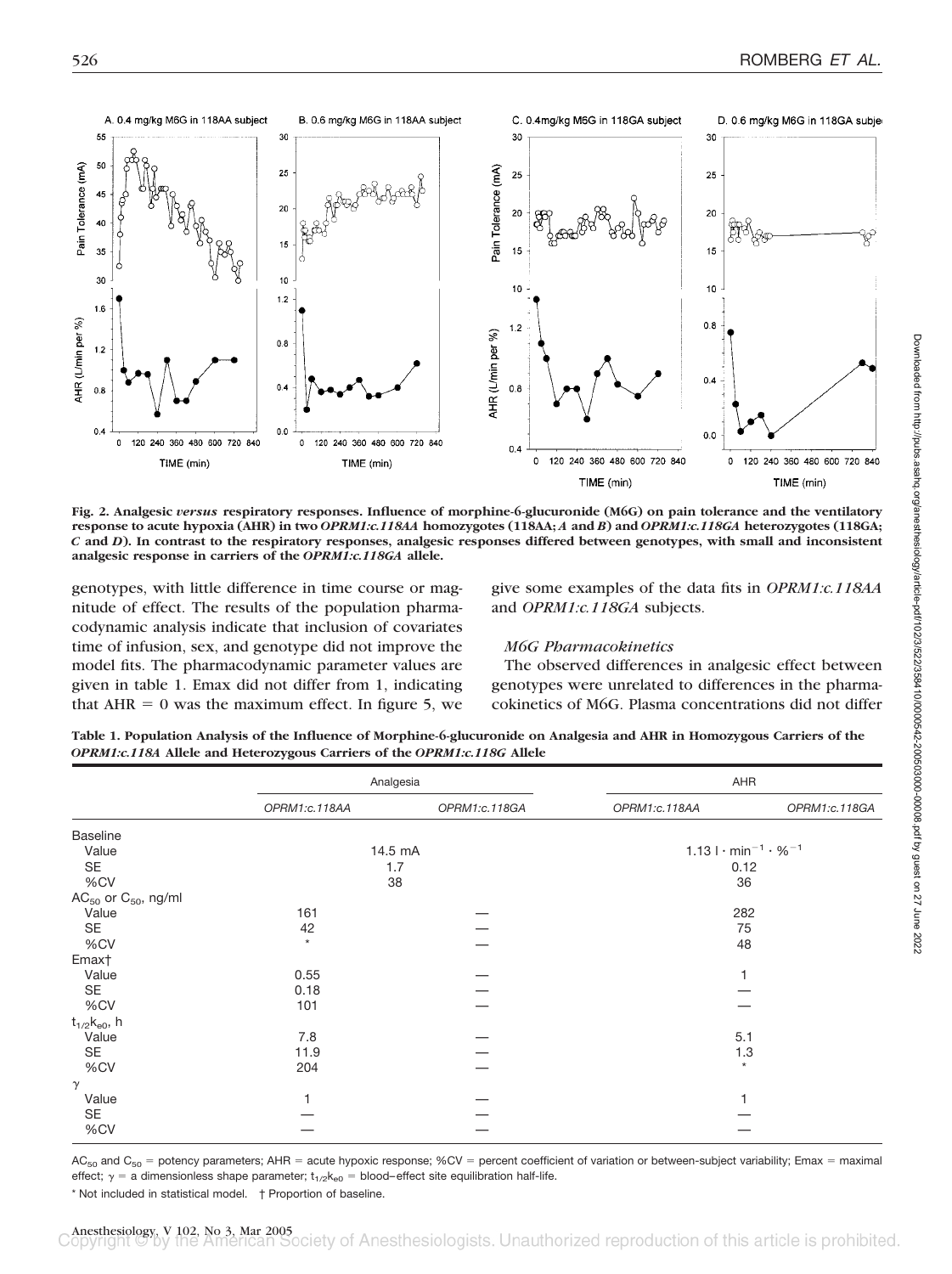

**Fig. 3. Examples of model fits of the analgesic data from** *OPRM1:c.118AA* **(***white circles***) and model fits of all of the** *OPRM1:c.118GA* **subjects (***black circles***). The data presented with** *white* **and** *black symbols* **are the measured data from the current study.** *Continuous lines* **are the predicted responses. Note that for** *OPRM1:c.118GA* **subjects, the predicted responses** are equal to baseline (Effect(t) = baseline). M6G = **morphine-6-glucuronide.**

between genotypes. The population pharmacokinetic analysis indicated that the pharmacokinetic data were best described by a three-compartment model, with parameter values very similar to those observed previously (data not shown). $^{14}$ 

# **Discussion**

A population pharmacokinetic–pharmacodynamic model was developed to assess the effect of the *OPRM1:*  $c.118A > G$  SNP on M6G-induced analgesic and respiratory responses. We observed that the *OPRM1:c.118G* allele had no effect on M6G-induced respiratory responses, whereas it caused a severe reduction in the analgesic efficacy of M6G.

In contrast to previous studies, we analyzed the respiratory data using an inhibitory sigmoid Emax model. We



**Fig. 5. Model fits of the respiratory data from** *OPRM1:c.118AA* **subjects (118AA) and** *OPRM1:c.118GA* **subjects (118GA). Measured data in** *OPRM1:c.118AA* **(**-**) and** *OPRM1:c.118GA* **(**●**) subjects, respectively.** *Continuous lines* - **predicted responses. Best, median, and worst fits are shown plus all four** *OPRM1: c.118GA* **fits. M6G** - **morphine-6-glucuronide.**

previously used a power model to analyze the respiratory effect of M6G. Because the power model does have our preference considering the flexibility of the model (see Dahan *et al.*<sup>21</sup> for a discussion on the model), we also analyzed the current data set with the power model. Because the analysis with the sigmoid Emax model resulted in significantly better data fits (NONMEM objective function differed by 17 points), we present the analysis of the sigmoid model.

A potential drawback of our study is the small number of *OPRM1:c.118GA* subjects in our sample. The small sample size may have caused the overestimation and/or underestimation of the genotype effect for analgesia and respiration, respectively. To increase the power of our study, we performed a *post hoc* analysis on an extended data set. We increased the number of *OPRM1:c.118GA* subjects in the analysis of the analgesic data to 10 by adding data from a previous study from our laboratory on M6G analgesia. $14$  In that study, subjects received 0.3

**Fig. 4. Ensemble average (O)**  $\pm$  **95% confidence intervals (c.i.;** *gray area***) of the respiratory data of** *OPRM1:c.118AA* **subjects and individual responses of the four** *OPRM1:c.118GA* **subjects (***continuous black lines***). (***A***) Responses after 0.4 mg/kg morphine-6-glucuronide (M6G); (***B***) responses after 0.6 mg/kg M6G. All data are** relative to baseline (baseline = 1).







Anesthesiology, V 102, No 3, Mar 2005<br> **Example 20 by the American Society** of Anesthesiologists. Unauthorized reproduction of this article is prohibited.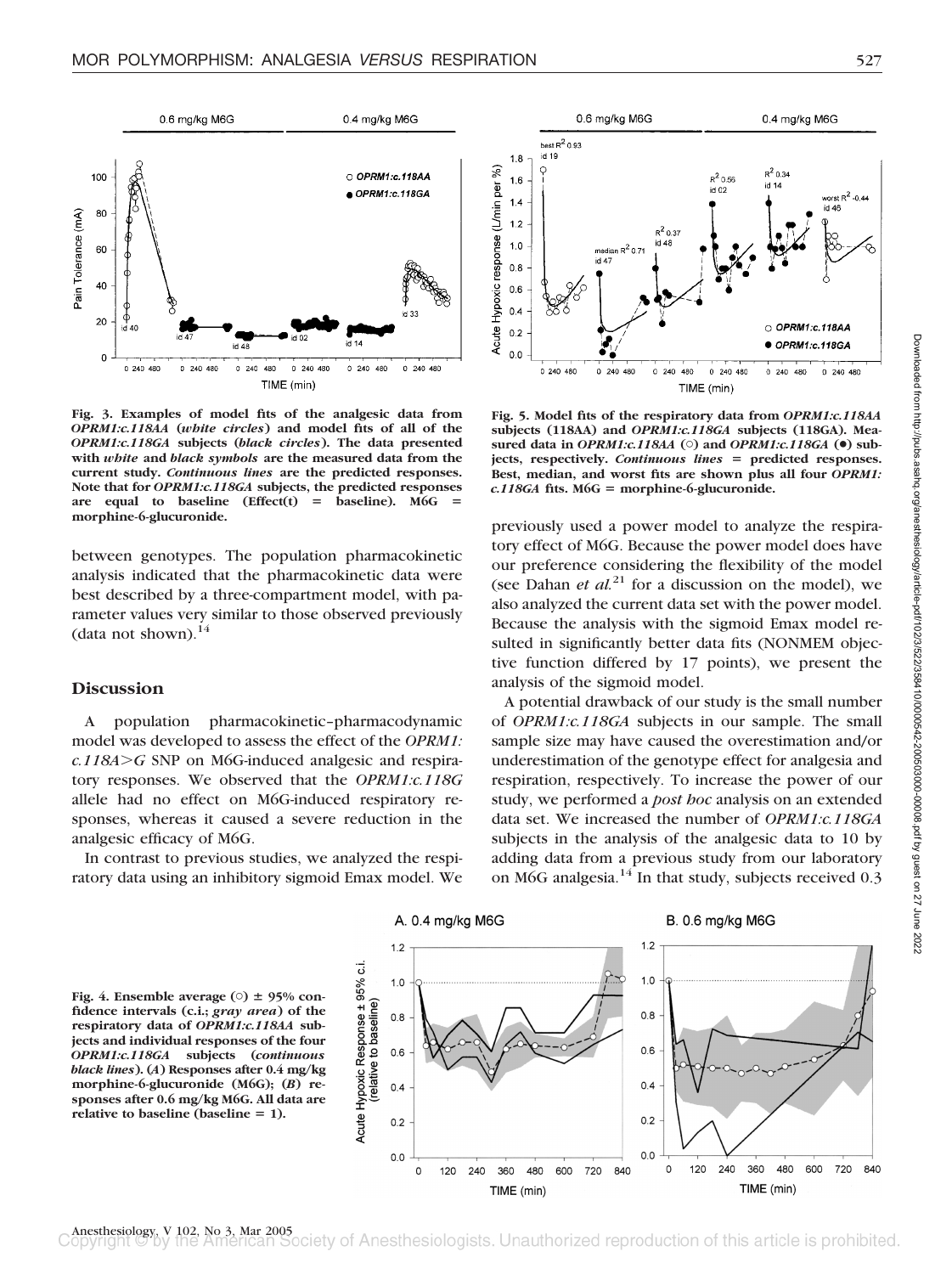

**Fig. 6. Steady state response of the morphine-6-glucuronide (M6G) concentration** *versus* **pain tolerance (***A***) and the acute hypoxic ventilatory response (***B***). For pain tolerance but not for respiration, a significant difference was observed between the** *OPRM1:c.118AA* **and** *OPRM1:c.118GA* **genotype with lesser M6G efficacy in** *OPRM1:c.118GA heterozygotes***. For pain tolerance (but not for respiration) we performed a** *post hoc* **analysis including six** *OPRM1:c.118GA heterozygotes* **from a previous study (Romberg** *et al.***14).**

mg/kg intravenous M6G (two thirds given as a bolus over 90 s, the remainder given as a continuous infusion over 1 h). Analgesic measurements, identical to those of the current study, were obtained for 7 h. Reanalysis of the total data set yielded the following population parameter estimates for the *OPRM1:c.118GA* subjects: Emax =  $0.30 \pm 0.07$ , AC<sub>50</sub> = 59  $\pm$  12 ng/ml, t<sub>1/2</sub>k<sub>e0</sub> = 2.0  $\pm$ 0.8 h, and a value of  $\gamma$  not different from 1 (see also fig. 6 for the steady state dose–response relation of the 10 *OPRM1:c.118GA* and 12 *OPRM1:c.118AA* subjects). This indicates a sharp reduction in opioid efficacy in heterozygous *OPRM1:c.118GA* subjects with only a small analgesic effect, which occurred rapidly after M6G was infused. The magnitude and rapid onset of effect suggests that the analgesic response in the 10 heterozygous  $118A > G$  subjects bears characteristics of a placebo response rather than a pure M6G-induced analgesic effect. The placebo response (related to phenomena such as anticipation, memory and suggestion) may be apparent because of the lack of significant M6G effect in this group. Studies on the development of placebo analgesia in *OPRM1:c.118GA versus OPRM1:c.118AA* subjects are needed to increase our insight in this matter.

For the respiratory data we were unable to extend our data set. Despite the fact that all four *OPRM1:c.118GA* subjects displayed overt respiratory depression (fig. 4), which contrasted sharply with their small and inconsistent analgesic responses (fig. 3), we believe that our respiratory data must be interpreted with care. Although our data clearly indicate that the *OPRM1:c.118G* allele is linked to a significant decrease in M6G analgesic efficacy, the absence of such an association with respect to M6G-induced respiratory effect should be considered preliminary. It may be that the effect of the *OPRM1: c.118G* allele is much smaller than its effect on antinociception and hence could not be unearthed from the small sample size. However, we believe that our results are more than coincidental (fig. 4) and suggest that the *OPRM1:c.118G* allele will not protect for M6G (or any other opioid)–induced respiratory depression. We therefore hypothesize at this point that the *OPRM1:c.118G* allele affects opioid analgesic and respiratory effect differentially.

Although our study was not intended to explain the putative mechanism of the differential effect of the *OPRM1:c.118G* allele on analgesia and respiration, some speculation in this respect is of interest. The *OPRM1:*  $c.118A > G$  substitution occurs within exon 1 of the *OPRM1* gene and is expressed in the N-terminal region of the seven-transmembrane extracellular structure of the  $\mu$ -opioid receptor.<sup>4</sup> The resultant exchange of amino acid asparagine by aspartate results in the loss of a putative site for N-glycosylation.4 *In vitro* studies did not show a difference in M6G binding between *OPRM1: p.Asp40* and *OPRM1:p.Asn40* receptors.<sup>5</sup> However, some SNPs of the *OPRM1* gene (other than *OPRM1:*  $c.118A > G$ ) have been associated with alteration in Gprotein coupling, $^{22}$  suggesting an important change in the functionality of  $\mu$ -opioid receptor variants. *In vivo* differences in  $\mu$ -opioid receptor functionality induced by the *OPRM1:c.118A>G* SNP remain unknown. Animal studies using antisense directed at exon 1 of *Oprm1* indicate that M6G (but not morphine) antinociceptive effects remain unaltered when blocking exon 1. For example, in rats, treatment with antisense probes targeting exon 1 did not block M6G analgesia but significantly reduced morphine analgesia, whereas probes targeting exons 2 or 3 decreased M6G but not morphine analgesia.23 Similarly, *Oprm* exon 1 knockout mice displayed analgesic responses to M6G (but not to morphine),  $^{24}$ whereas exon 2 knockout mice displayed no analgesia in response to morphine but small (non–opioid-related) hyperalgesic responses to M6G. $3$  The data from exon 1 knockout mice must be interpreted with care because it is unknown whether the observed analgesic responses were blocked by  $\mu$ -opioid receptor antagonists. Our current findings are partially in contrast with the animal work. Our data suggest that exon 1 of the human *OPRM1* gene is an essential requirement for at least part of M6G-induced analgesia (in contrast to the data in exon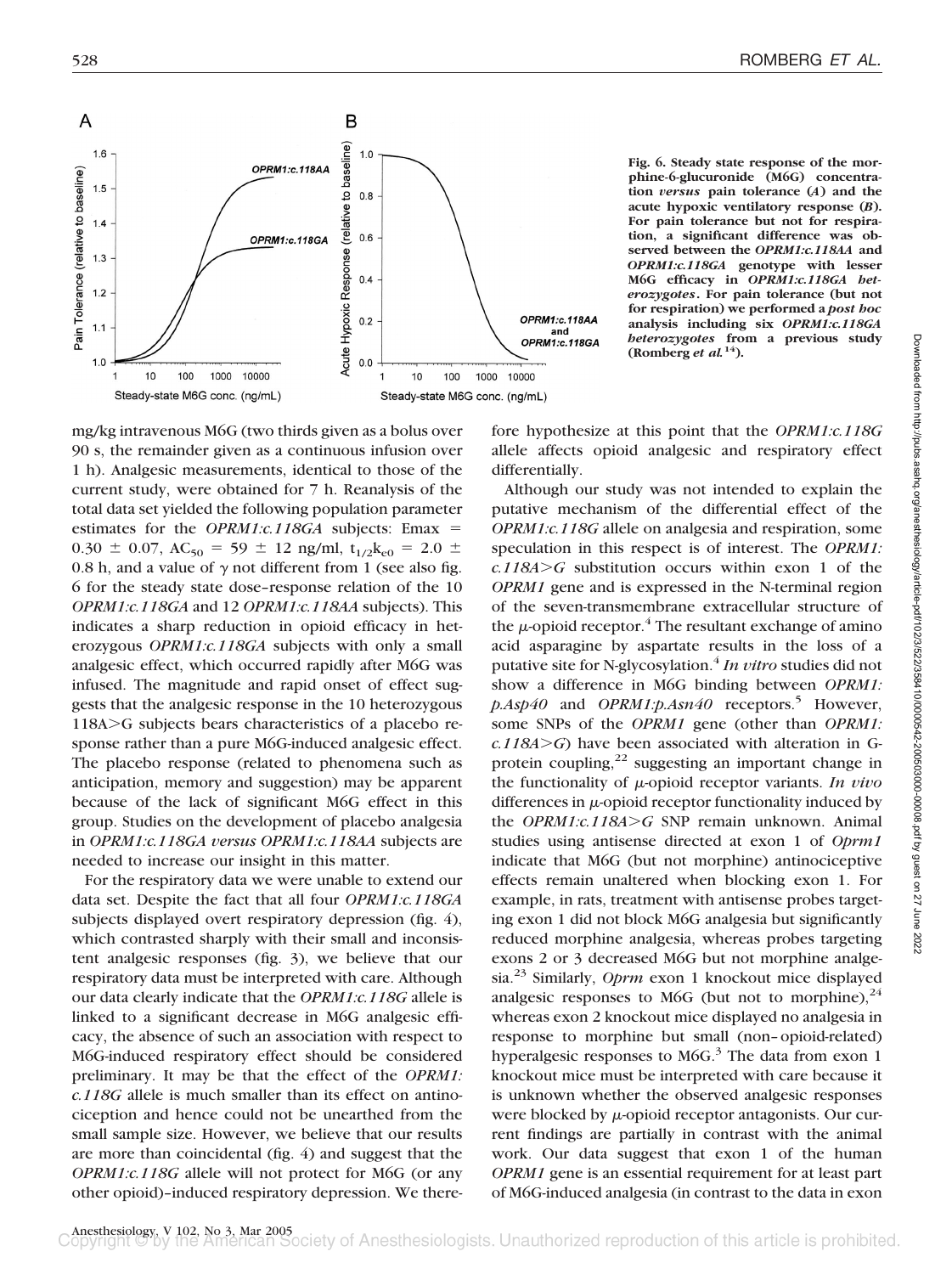1 knockout mice) but not for M6G respiratory effect. Our data then suggest the existence of distinct  $\mu$ -opioid receptor variants (*e.g.*, splice variants) expressed in neurons involved in pain processing and those involved in the control of breathing. The receptors involved in pain processing are critically dependent on the functionality of exon 1 of the receptor gene, whereas receptors expressed in respiratory pathways are not. Another possibility is that the variation at nucleotide 118 of exon 1 of the *OPRM1* gene (which alters a glycosylation site in the receptor) impacts on receptor targeting to the cell surface and that in some neurons (nociceptive but not respiratory) receptors are not properly located on the neuron surface to be fully functional. Evidently, further investigations aimed at studying the molecular effects of the *OPRM1:c.118A>G* variation in respiratory and nonrespiratory neurons are needed to clarify our insight in the above.

The clinical implications of our data are that the *OPRM1:c.118G* allele does not protect for the toxic effects of M6G, which may occur after morphine or M6G administration in patients with renal impairment. This contrasts a hypothesis of Lötsch *et al.*<sup>25</sup> that the *OPRM1: c.118G* allele is among the protective factors against M6G-related toxicity such as severe sleepiness and drowsiness in renal patients. However, before definite conclusions from our study can be drawn regarding any association between the *OPRM1:c.118G* allele and M6G respiratory responses, studies with larger sample sizes are required. Our data are in close accord with a recent clinical study.12 Patients with cancer who were heterozygous for the *OPRM1:c.118AG* polymorphism had significantly more pain at equal steady state morphine and M6G concentrations. Furthermore, patients who were homozygous for the *OPRM1:c.118A* $>$ G polymorphism required significantly more morphine for adequate pain relief (homozygous *OPRM1:c.118AA* and *OPRM1:c.118GG* subjects required 97 mg/24 h and 225 mg/24 h, respectively) with corresponding greater morphine and M6G steady state plasma concentrations. Interestingly, side effects such as fatigue, nausea and vomiting, dyspnea, and constipation did not differ among the three genotypes.<sup>12</sup>

Finally, some comments on the pharmacodynamic parameter values are needed. (1) Although the pharmacodynamic parameter values (and their variability) are in accord with previous findings on the analgesic properties of M6G for both genotypes, $14$  the onset/offset times and potency of M6G respiratory effect are different from those reported previously. A value for  $t_{1/2}k_{e0}$  of 1 h and a relatively low potency ( $C_{50} > 450$  ng/ml) for the acute hypoxic ventilatory response after 0.2 mg/kg M6G was reported by us. $^{26}$  We relate the longer onset/offset halflife and increased potency in the current study to the greater M6G doses given (0.4 and 0.6 mg/kg), which caused greater concentrations of M6G in the brain. M6G is known to pass the blood–brain barrier slowly and is a

substrate of P-glycoprotein, $^{27}$  an adenosine triphosphate–dependent drug efflux pump expressed in brain capillary endothelial cells. Saturation of the P-glycoprotein efflux pump occurring at high M6G brain concentrations may have caused trapping of the M6G molecule within the brain compartment causing prolonged central effects at a relatively low potency compared with effects observed at much lower M6G brain concentrations. (2) In homozygous *OPRM1:c.118AA* subjects, we observed greater M6G plasma concentrations needed for 50% respiratory effect relative to 50% analgesic effect. This indicates that less M6G is needed for its intended effect than for its unintended effect (potency ratio  $AC_{50}$ : $C_{50}$  $\sim$ 1:2). In this respect, M6G differs favorably from morphine, which has an  $AC_{50}$ : $C_{50}$  ratio of 1:1 (*i.e.*, similar morphine concentrations are needed to cause 50% respiratory and analgesic effects).<sup>28</sup> Our observations (this study and the data from Dahan *et al.*28) are in agreement with earlier statements and strengthen our belief that M6G has an increased margin of safety relative to that of morphine.<sup>26,28,29</sup>

The authors thank Ivonne J. H. M. van Minderhout, B.Sc. (Laboratory Technician, Department of Human Genetics, Leiden University Medical Center, Leiden, The Netherlands), for her technical assistance in the genetic analysis. The authors thank Jeff Mogil, Ph.D. (Professor, McGill University, Montreal, Canada), and Brigitte Kieffer, Ph.D. (Professor, Université Louis Pasteur, Illkirch, France), for reading the manuscript and their valuable comments.

## **References**

1. Matthes HWD, Maldonado R, Simonin F, Valverde O, Slowe S, Kitchen I, Befort K, Dierich A, LeMeur M, Dolle P, Tzavara E, Hanoune J, Roques BP, Kieffer BL: Loss of morphine-induced analgesia, reward effect and withdrawal symptoms in mice lacking the  $\mu$ -opioid-receptor gene. Nature 1996; 383:819-23

2. Dahan A, Sarton E, Teppema L, Olievier C, Nieuwenhuijs D, Matthes HWD, Kieffer BL: Anesthetic potency and influence of morphine and sevoflurane on respiration in  $\mu$ -opioid receptor knockout mice. ANESTHESIOLOGY 2001; 94:824-32

3. Romberg R, Sarton E, Teppema L, Matthes MWD, Kieffer BL, Dahan A: Comparison of morphine-6-glucuronide and morphine on respiratory depressant and antinociceptive responses in wild type and  $\mu$ -opioid receptor deficient mice. Br J Anaesth 2003; 91:862–70

4. Bond C, LaForge KS, Tian M, Melia D, Zhang S, Borg L, Gong J, Schluger J, Strong JA, Leal SM, Tischfield JA, Kreek MJ, Yu L: Single nucleotide polymorphism in the human mu opioid receptor gene alters  $\beta$ -endorphin binding and activity: Possible implications for opiate addiction. Proc Natl Acad SciUSA 1998; 95:9608–13

5. Beyer A, Koch T, Schröder H, Schulz S, Hölt V: Effect of A118G polymorphism on binding affinity, potency and agonist-mediated endocytosis, desensitization, and resensitization of the human mu-opioid receptor. J Neurochem 2004; 89:553–60

6. Franke P, Wang T, Nöthen MM, Knapp M, Neidt H, Albreacht S, Jahnes E, Propping P, Maier W: Nonreplication of association between  $\mu$ -opioid-receptor gene (Oprm1) A<sub>118</sub>G polymorphism and substance dependence. Am J Med Gen 2001; 105:114–9

7. Comptom P, Geschwind DH, Alarcón M; Association between human  $\mu$ -opioid receptor gene polymorphism, pain tolerance and opioid addiction. Am J Med Gen B 2003; 121B:76–82

8. Wand GS, McCaul M, Yang X, Reynolds J, Gotjen D, Lee S, Ali A: The mu-opioid receptor gene polymorphism (A118G) alters HPA axis activation induced by opioid receptor blockade. Neuropsychopharmacology 2002; 26: 106–14

9. Hernandez-Avila CA, Wand G, Luo X, Gelernter J, Kranzler HR: Association between the cortisol response to opioid blockade and the Asn40Asp polymorphism at the  $\mu$ -opioid receptor locus (Oprm1). Am J Med Gen B 2003; 118B:60-5

10. Miller GM, Bendor J, Tiefenbacher S, Yang H, Novak MA, Madras BK: A mu-opioid receptor single nucleotide polymorphism in rhesus monkey: Association with stress response and aggression. Mol Psychiatry 2004; 9:99–108

11. Lötsch J, Skarke C, Grösch S, Darimont J, Schmidt H, Geisslinger: The polymorphism A118G of the human mu-opioid receptor gene decreases the pupil